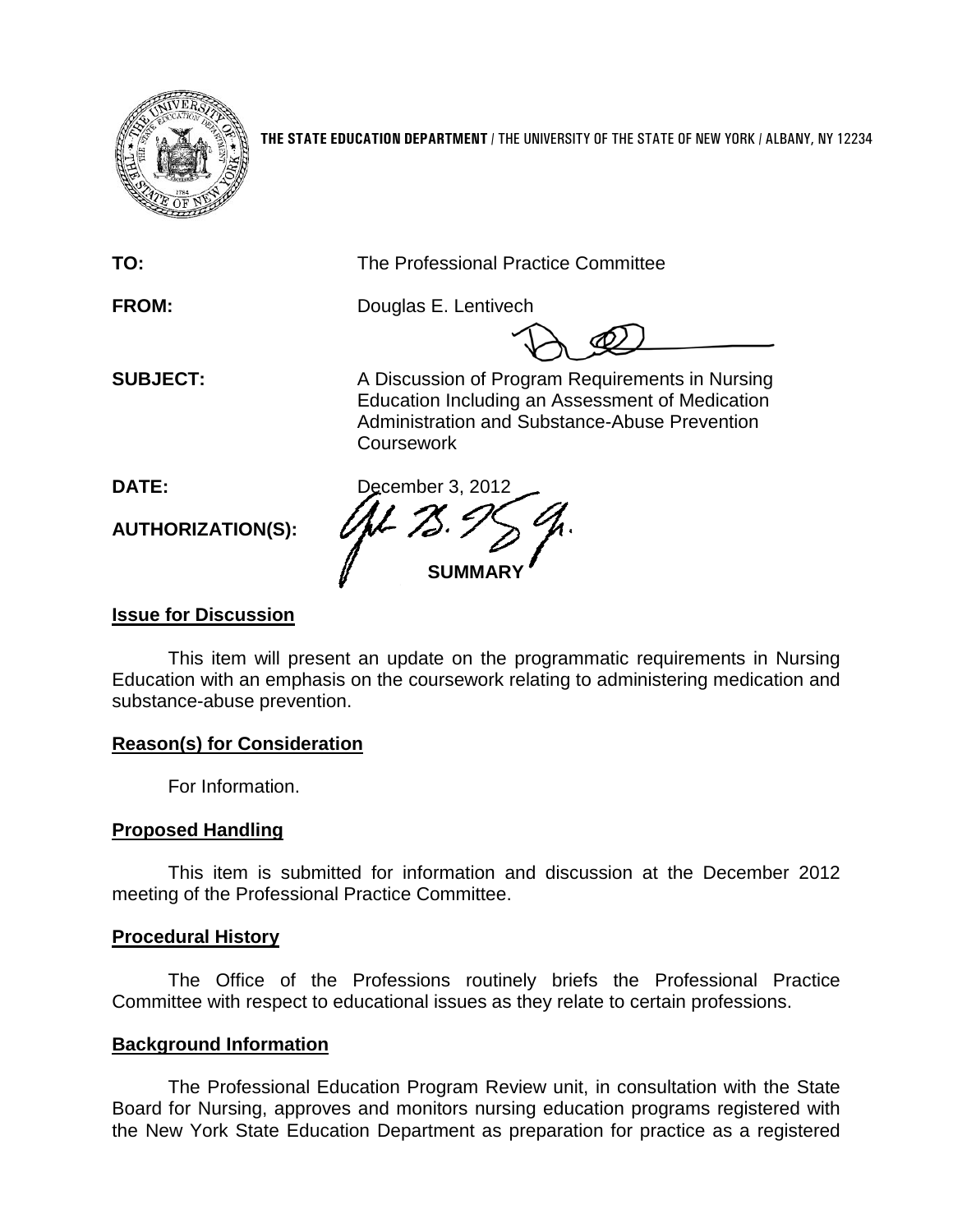professional nurse (RN), licensed practical nurse (LPN) or nurse practitioner in New York State. These education programs must not only meet standards in Part 52 of the Commissioner's Regulations relating to registration, but must also include the clinical content, knowledge, and skill courses that equip the practitioner for a lifetime of safe and competent patient care. The specific requirements for each of the nursing license areas vary according to the license; however, all generally include coursework in microbiology, physiology, anatomy, medication administration and other subject areas tied to providing nursing care.

One curricular area that has grown in importance and coverage is substanceabuse prevention among nurses, especially as it relates to nurses' medication administration duties and their access to potentially addictive narcotic substances. While not a recent phenomenon, substance abuse among nurses now elicits a more proactive response and approach, which requires more preemptive measures such as incorporating the topics into LPN and RN nursing education curricula. And, while there is technically no specific education regulation which mentions substance abuse or medication administration, these topics are required components for nursing education program registration. The Department's nurse education review staff require that schools cite which courses include this very important subject, and often find it in various medication administration, pharmacology, and psychiatric/mental health nursing courses.

Current nursing curricula often employ a more holistic approach to the issue and include both technical and socio-behavioral aspects of medical drugs, narcotics and substance abuse within the profession. Medication administration is often embedded in both the didactic and clinical practice courses, and is spiraled throughout the curriculum to ensure that students have met all of the progression criteria and are prepared to properly and accurately dispense medication types and dosages. This area of education goes beyond the physical act of dispensing medications, and students are expected to know drug actions, routes of administration, side effects, therapeutic doses, and drug interactions. The level of sophistication with respect to knowledge of pharmacodynamics and pharmacokinetics varies between RN and LPN programs, and is more advanced at the RN level. In addition, all nursing programs require students to be competent in mathematics for medication administration.

Nursing programs must also make students aware of the coping mechanisms and resources available to address the unique pressures and challenges associated with the clinical therapy environment which includes sickness, death, trauma, and many other stress-inducing factors and situations. While studies indicate that substance abuse among nurses is on par with the rate among the general public, there is evidence that the demands of the profession and the proximity to habit-forming drugs - particularly prescription painkillers -- is a problematic combination. The issue can lead to dangerous patient care scenarios and license suspensions or revocations, and can ultimately compromise health care settings and systems. For these reasons, the Board of Regents and the State Education Department need to continually consider and explore the proactive measures at our disposal, such as nursing education and skills development, to prepare for and combat substance abuse within the clinical nursing professions and settings.